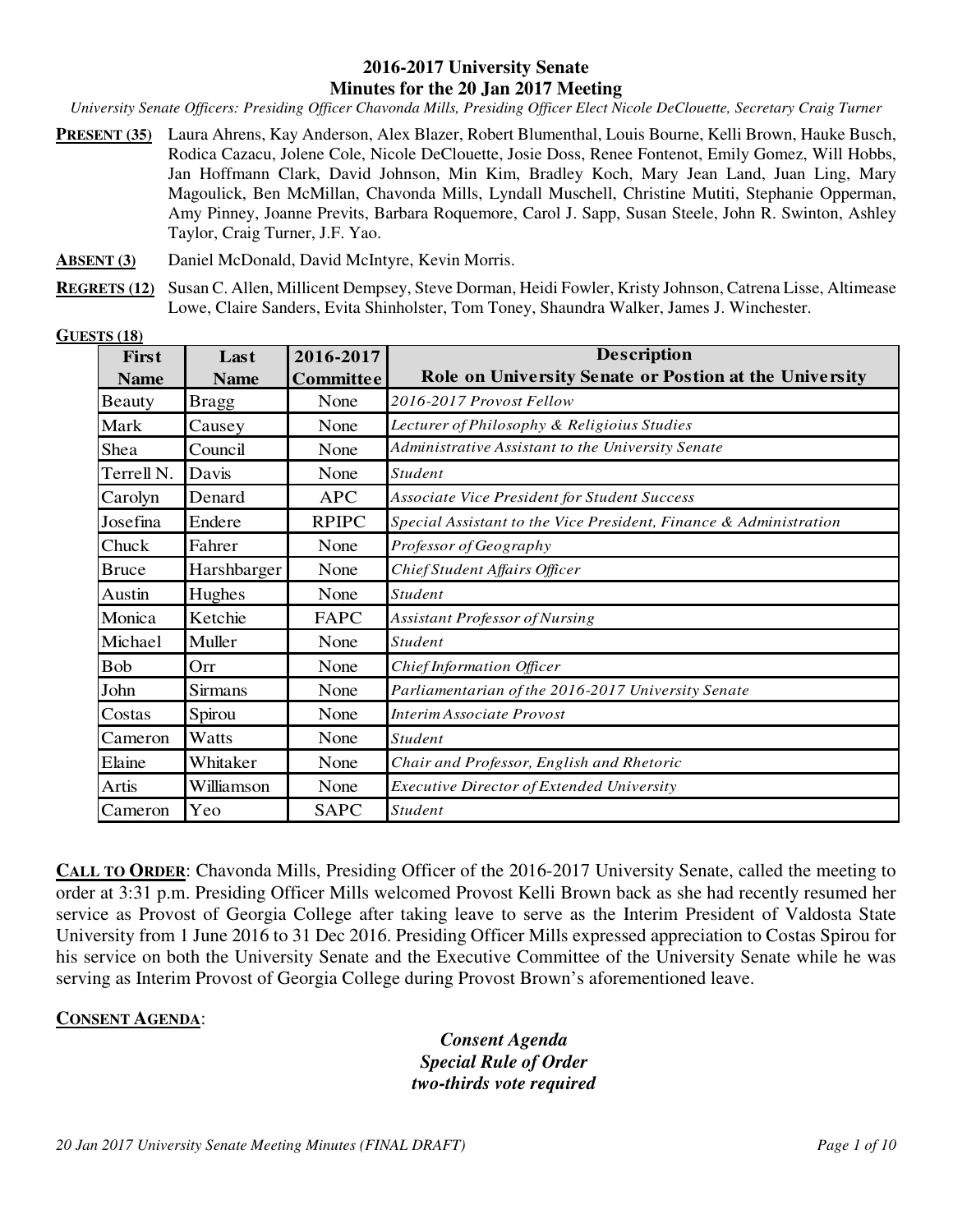*A consent agenda may be presented by the Presiding Officer at the beginning of a meeting. Items may be removed from the consent agenda on the request of any one member. Items not removed may be adopted by general consent without debate. Removed items may be taken up either immediately after the consent agenda or placed later on the agenda at the discretion of the assembly.* 

A consent agenda was available as an item of business listed on the meeting agenda and read as follows.

- 1. *MAT Middle Grades MAED Course Corrections* MATH 5001 and MATH 5002 were previously approved as a part of the program of study for the MAT in Middle Grades Education. The prefix for these courses should have been MAED. This oversight has been corrected.
- 2. *New Course IDST 2050 Sustainability* An interdisciplinary course across colleges and departments presenting an introduction to the principles of sustainability, including ethics, economics, ecology, environmental policy, and personal involvement. Students will conduct real-world analyses using campus and community data, with an emphasis on critical thinking, global issues, social justice, ethical constructs, interdisciplinary research, service learning, and community engagement. This course is a requirement for the Certificate in Sustainability, and can be applied to Core Area E.
- 3. *New Course IDST 4995 Sustainability Capstone* Independent study capstone project, guided by sustainability-trained faculty, dedicated to implementing sustainability in the campus or community. Capstone projects are suited for Sustainability Fee, Coverdell, ENGAGE, or MURACE grants, and should work toward priorities identified by the Sustainability Council. Course can be aligned to coincide with capstone projects in the student's major.
- 4. *New Courses PHIL 4320 / BLST 4320 African American Philosophy* This course will survey the writings of African American thinkers in such areas as African American Feminism and Womanism, Black Theology, Pan-Africanism, and Race philosophies, among others. This course will introduce students to the voices of African Americans in the discipline, which, in turn, will help them understand how necessary it is to include diverse perspectives in the discipline.
- 5. *New Courses PHIL 4325 / BLST 4325 Race Theory* The goal of this course is to facilitate discussions that will help us be able to better articulate a response to our current concerns about race and racism. In order to establish both a framework and a purpose for our discussions, we will alternate between theories from the history of race and racism of philosophers such as Immanuel Kant with current theories and events that influence our thoughts about race.
- 6. *New Course PHIL 4100 What Is a Good Life?* Among other questions we will explore: How can we live a good life? How necessary are material goods for a good life? What is the relationship between a good life and an ethical life? How do accounts of the good life vary across ancient and modern ways of thought from the Western and the Non-Western world?
- 7. *New Course PHIL 4415 Thinking Animals* This course will take a critical look at the conventional wisdom of human exceptionalism and anthropocentric bias in light of a more current scientific paradigm. We will explore such questions as: Do nonhuman animals matter morally? What obligations might we have towards them? Should they have rights? Which rights? Equal rights? Or is rights even the best way to think about this? How can we restore right relations between us and our animal kin? What are the justice implications - both interhuman and inter-species -- of the ways in which we treat other beings?
- 8. *New Course GEOG 4105 Geospatial Data Management* This course addresses the development of spatial database design, workload programming, and enterprise solutions for geographic information systems. The successful student will be able to create and manipulate spatial databases, integrate real world digital geographic data with a variety of computer software programs and applications, and program rudimentary scripts in Python and Visual Basic to automate processes for enterprise solutions.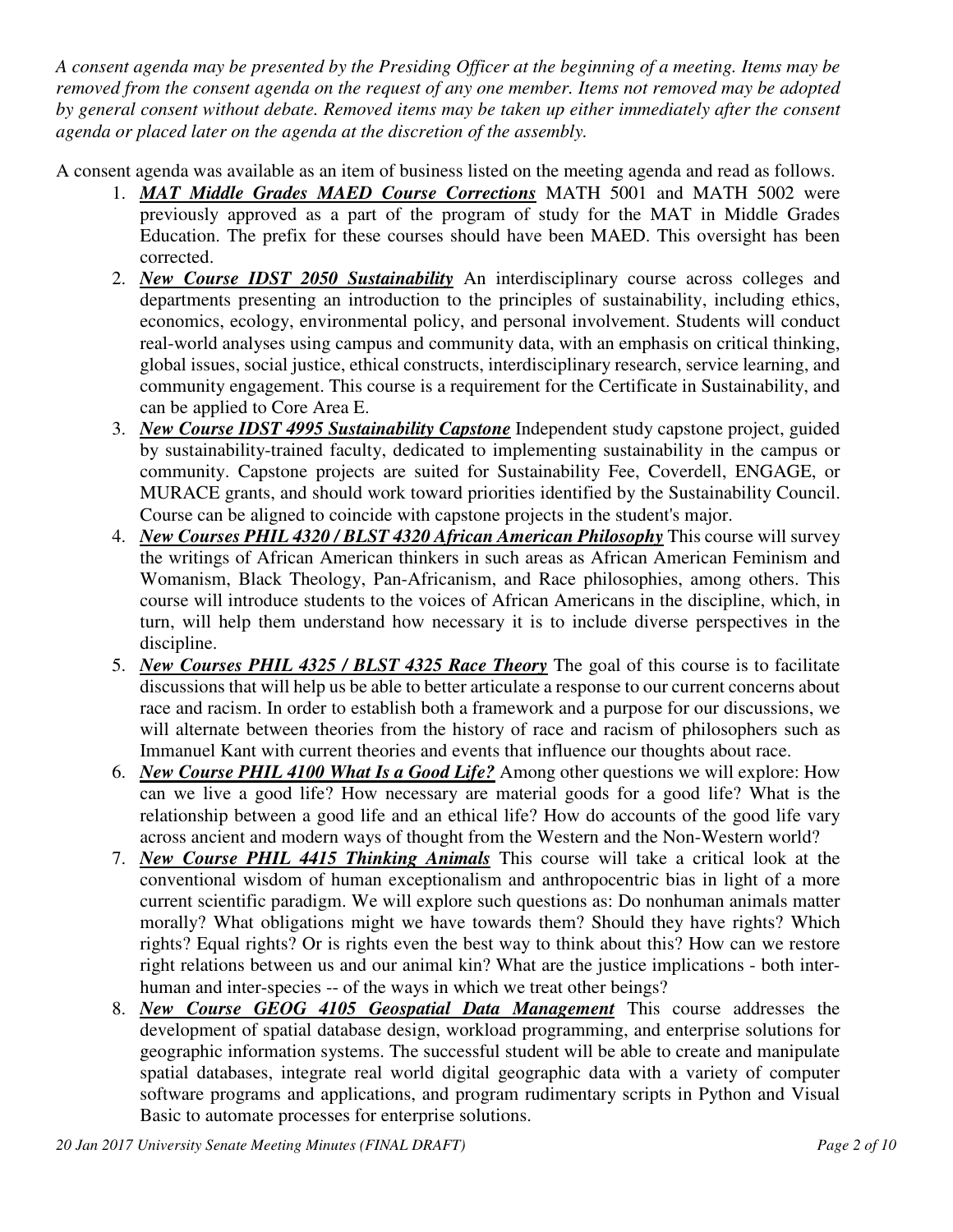- 9. *New Course GEOG 4115 Computer Cartography* Applications of computer technologies to cartographic design. Students will explore cartographic history, mapping design, and symbology theory to create a variety of reference and thematic maps for both analog and digital applications.
- 10. *New Course SOCI 3433 Sociology of Food: Exploring Paradox, Proposing Solutions* This course takes a food systems approach to exploring the production and distribution of food in the United States. It focuses on capitalism and government policy as strong influences on the types of food available for consumption and some of the consequences of eating industrial food. The course explores paradoxes such as the problem of hunger in a land of plenty and the difficulty of small-scale conventional farmers to make ends meet when their yields are as high as ever. We also consider food movements that have responded to some of the social problems associated with industrial farming. We take a structural approach in this course as opposed to an individual-level, decision making approach about food choices. Students will also have an opportunity to experience life off campus by way of working in the Lucille Harris community garden in HarrisburgUniversity
- 11. University Senate Meeting Agenda (01/20/17)
- 12. University Senate Minutes (11/18/16)

A **MOTION** *to adopt the consent agenda* was made, seconded and adopted with no proposed extractions and no further discussion with no dissenting voice.

**AGENDA**: The agenda for this meeting was *approved as circulated* as item 11 of the consent agenda.

**MINUTES**: The minutes (18 Nov 2016 university senate meeting) were *approved as circulated* as item 12 of the consent agenda.

**PRESIDENT'S REPORT** – President Steve Dorman *As President Dorman had extended regrets and was unable to attend the 20 Jan 2017 university senate meeting, there was no President's Report.*

# **PROVOST'S REPORT** – Provost Kelli Brown

Provost Brown prefaced her formal report by expressing her appreciation to

- Dr. Costas Spirou for his service as Interim Provost,
- Dr. Dale Young for his service as Interim Associate Provost, and
- Dr. Catherine Whelan for her service as Interim Associate Dean of the College of Business

during the time that Provost Brown took leave to serve as the Interim President of Valdosta State University from 1 June 2016 to 31 Dec 2016. Provost Brown went on to say it is good to be back at Georgia College.

# 1. **INCLUSIVE EXCELLENCE FOCUS GROUPS**

- To engage faculty, staff and students in discussions
- 15 sessions of no more than 20 participants per session begin in February 2017

# 2. **UNDERREPRESENTED FACULTY AND STAFF MENTORING NETWORK MULTICULTURAL EMPOWERMENT**

- Launched in Spring 2016 and will continue Spring 2017
- 3. **LIBERAL ARTS COUNCIL**
	- Dr. Cara Smith, Dr. Cynthia Alby, Dr. Amy Sumpter will be leading the Liberal Arts Council
	- Dr. Susan Steele is representing the University Senate on the Liberal Arts Council
- 4. **LEADERSHIP DEVELOPMENT**
	- USG (University System of Georgia) Dean and Department Chairs Workshop o Attending are Carrie Cook, Chavonda Mills, John Harrison and Warren Hope
	- AASCU (American Association of State Colleges and Universities) Millennium Leadership oChavonda Mills will represent Georgia College
	- HERS (Higher Education Resource Services) Leadership Training Institute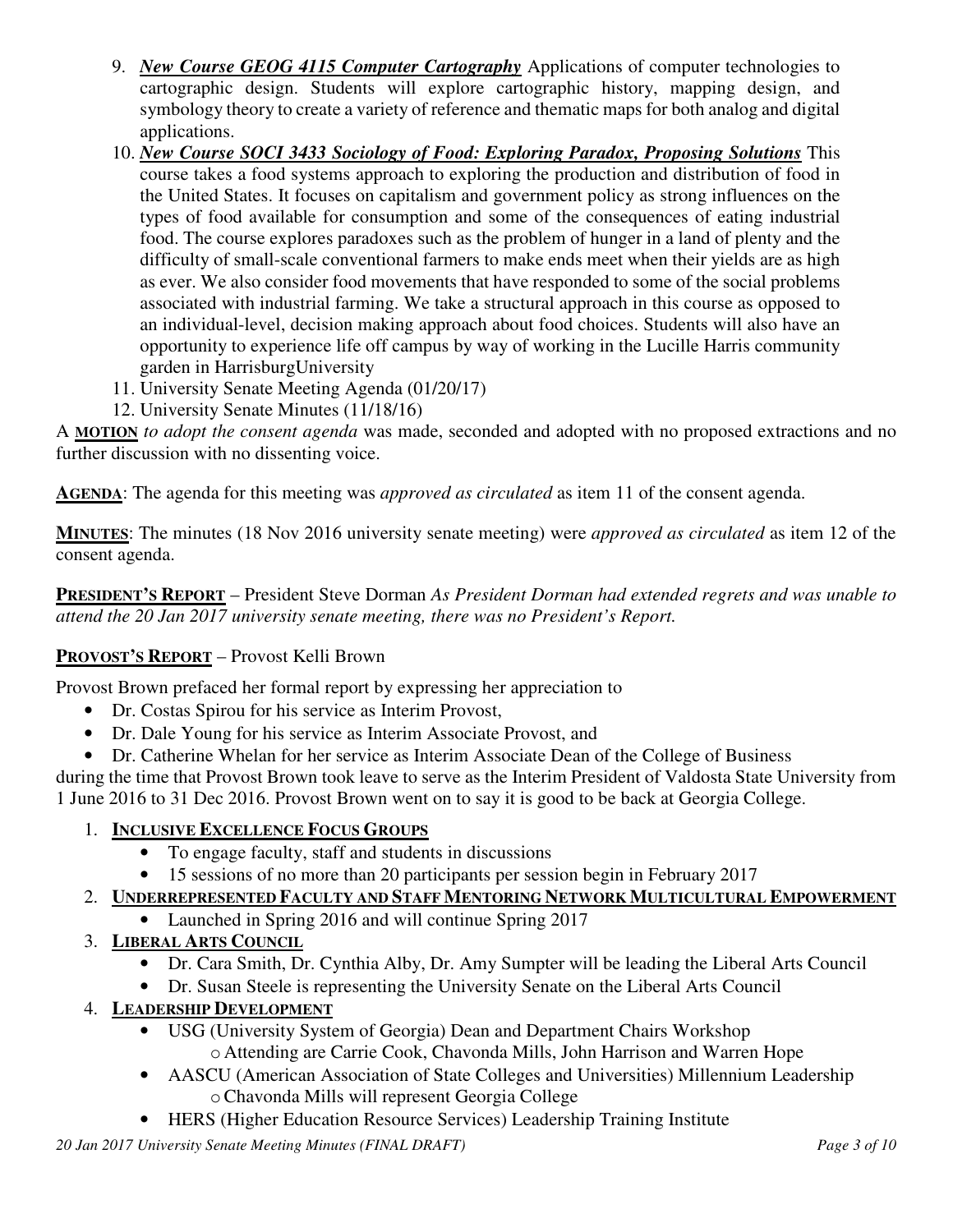o Holley Roberts was selected

# 5. **MEDALLION AWARDS**

- Student recipients will be recognized during the commencement ceremony.
- There will be three recipients from CoAS and one each from CoE, CoHS, CoB.

# 6. **REQUEST FROM THE USG TO DEVELOP A LIST OF GC PEER AND ASPIRATIONAL INSTITUTIONS**

- Deans and Department Chairs provided feedback.
- Dr. Chris Ferland is representing Georgia College.

## 7. **GEORGIA COLLEGE NATIONAL SCHOLARSHIPS OFFICE JUST ANNOUNCED FOUR GEORGIA COLLEGE STUDENTS AS SEMI-FINALISTS FOR A FULBRIGHT SCHOLARSHIP**

- Samantha Clapp (Mathematics) Hungary
- Anna Fontaine (Theater) United Kingdom
- Kevin Morris (History) Macedonia
- Audrey Waits (Biology) Finland

# 8. **GEORGIA COLLEGIATE HONORS COUNCIL ANNUAL MEETING, 2017**

- This meeting will be held 17 Feb 2017 and 18 Feb 2017 at Columbus State University
- Twelve Georgia College Honors Students will be presenting
- Thank you to the faculty who are mentoring our students
- 9. **REMINDERS**
	- Faculty Excellence Awards and University Level Awards (due to Dr. Jones by 10 Mar 2017)
	- State of the University Address 24 Feb 2017 at 2:00pm in Russell Auditorium
	- 2017 Governor's Teaching Fellows Program (due to Lori Westbrook) o Summer Program (30 Jan 2017)
		- o Full year program (17 Apr 2017)
	- John H. Lounsbury College of Education Social Justice Dialogue Series o Dr. Veronica Womack *Economics of Diversity* 20 Jan 2017 at 5:00pm
- 10. **QUESTIONS?** Provost Brown invited questions from the floor. There were none.

**UNFINISHED BUSINESS**: There was no unfinished business.

## **NEW BUSINESS**:

- 1. **MOTION 1617.CAPC.012.C (DEACTIVATION OF BACHELORS OF MUSIC EDUCATION DEGREE PROGRAM)** On behalf of the committee, Lyndall Muschell, CAPC Chair, presented the motion *To recommend the deactivation of the Bachelors of Music Education degree program.*
	- a. **SUPPORTING DOCUMENTS** Supporting documentation, accessible in the online motion database, was available for display on the big screen.
		- i. *Deactivation BME* A pdf file providing the rationale for the proposal.
		- ii. *Deactivation BME CAPC Signature* A pdf file providing the signed cover sheet documenting review prior to and including CAPC for this proposal.
	- b. **CONTEXTUAL INFORMATION** The proposal is to replace the Bachelor of Music Education with a Bachelor of Arts concentration in music paired with a Master of Arts in Teaching for teaching certification. This change aligns the music teacher education program more closely with the liberal arts mission of the university, reduces the total requisite undergraduate degree hours closer to the institutional goal of 120 (122-124 hours for the BA) and allows Georgia College students to enter the workforce at a higher pay scale due to the graduate degree (MAT). This proposal is motivated, in part, by low enrollments in the BA in Music.
	- c. **DISCUSSION** The following questions were posed from the floor.
		- i. **Does the BA degree include teaching certification?** No, the MAT does.
		- ii. **Is it presented as a four year degree program?** No, the BA and MAT is not a four year program, the BA is a four year program.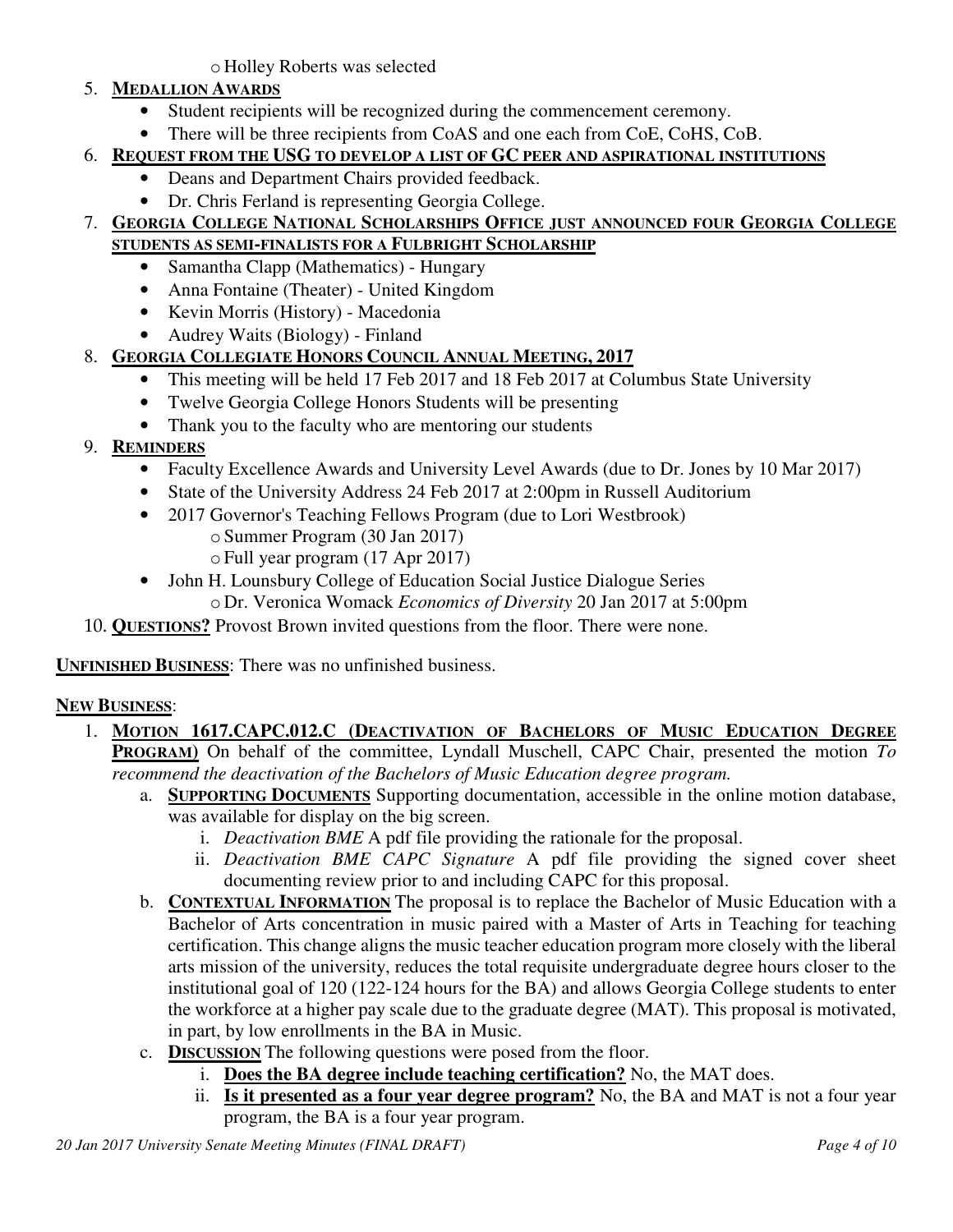- iii. **Will a student completing the BA be credentialed to teach?** No, the teaching certification is part of the MAT.
- d. **SENATE ACTION** Motion 1617.CAPC.012.C was *APPROVED* with no additional discussion.
- 2. **MOTION 1617.CAPC.013.C (SUSTAINABILITY CERTIFICATE)** On behalf of the committee, Lyndall Muschell, CAPC Chair, presented the motion *To recommend that the Sustainability Certificate be recognized as a formal Academic Certificate as proposed in the supporting documents.*
	- a. **SUPPORTING DOCUMENTS** Supporting documentation, accessible in the online motion database, was available for display on the big screen.
		- i. *Sustainability Certificate CAPC Signature* A pdf file providing the signed cover sheet documenting review prior to and including CAPC for this proposal.
		- ii. *Sustainability Certificate* A pdf file providing the details of the proposal.
	- b. **CONTEXTUAL INFORMATION** For details, see the rationale for this deactivation provided in one of the supporting documents.
	- c. **DISCUSSION** There was one point of discussion.
		- i. The University Registrar requested that the following statement be included in the minutes: *This is an embedded certificate, meaning the certificate can supplement any undergraduate degree yet this certificate shall be awarded only concurrently with degree completion and this certificate shall not be awarded as a separate credential.*
	- d. **SENATE ACTION** Motion 1617.CAPC.013.C was *APPROVED* with no additional discussion.
- 3. **MOTION 1617.CAPC.014.C (GEOGRAPHIC INFORMATION SCIENCE CERTIFICATE)** On behalf of the committee, Lyndall Muschell, CAPC Chair, presented the motion *To recommend that the Geographic Information Science Certificate be recognized as a formal Academic Certificate as proposed in the supporting documents.*
	- a. **SUPPORTING DOCUMENTS** Supporting documentation, accessible in the online motion database, was available for display on the big screen.
		- i. *GIS Certificate CAPC Signature* A pdf file providing the signed cover sheet documenting review prior to and including CAPC for this proposal.
		- ii. *GIS Certificate* A pdf file providing the details of the proposal.
	- b. **CONTEXTUAL INFORMATION** For details, see the rationale for this deactivation provided in one of the supporting documents.
	- c. **DISCUSSION** There was one point of discussion.
		- i. The University Registrar requested that the following statement be included in the minutes: *This is an embedded certificate, meaning the certificate can supplement any undergraduate degree yet this certificate shall be awarded only concurrently with degree completion and this certificate shall not be awarded as a separate credential.*
	- d. **SENATE ACTION** Motion 1617.CAPC.014.C was *APPROVED* with no additional discussion.
- 4. **MOTION 1617.RPIPC.003.P (UNIVERSITY POLICY FOR PROGRAMS SERVING MINORS)** On behalf of the committee, Jan Hoffmann Clark, RPIPC Chair, presented the motion *Recommend to adopt the attached supporting document as Georgia College policy for serving minors.*
	- a. **SUPPORTING DOCUMENTS** Supporting documentation, accessible in the online motion database, was available for display on the big screen.
		- i. *PolicyForProgramsServingMinors* An MSWord file containing the proposed policy.
	- b. **CONTEXTUAL INFORMATION** Jan Hoffmann Clark provided the following contextual information.
		- *i.* The Policy Statement in the supporting document reads as follows. *Georgia College periodically conducts, sponsors or hosts programs designed to serve minors who are not enrolled as students, including but not limited to camps, clinics, after school programs and activities. Employees and volunteers associated with these programs who are reasonably anticipated to have direct contact or interaction with minor program participants must be appropriately pre-screened and trained.*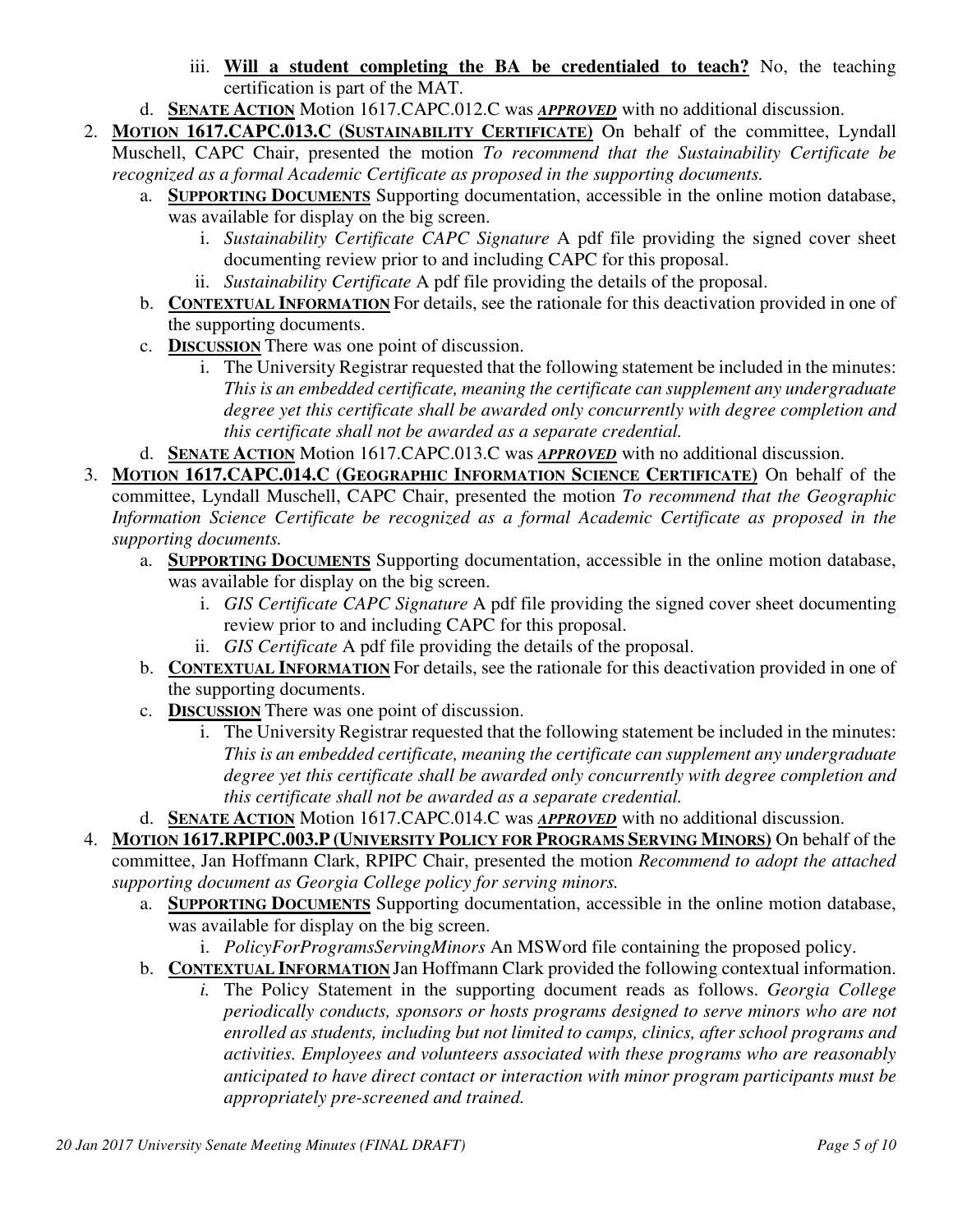- ii. University Senators were reminded that Artis Williamson had presented the procedures accompanying the policy statement at an earlier university senate meeting. The interested reader is directed to the minutes of the 18 Nov 2016 meeting of the university senate for documentation of this presentation of the procedures.
- iii. It was noted that Artis Williamson was present at this meeting and willing to field content questions on the proposal.
- c. **DISCUSSION**.
	- i. **Does this apply to my program or event?** There were several questions from the floor requesting guidance on whether this policy applied to the questioner's program or event. In each case, the guidance offered, based on Board of Regents expectations at present, was that if custody of the minors was assumed at any point in the event, then the policy would apply. If a teacher or parent maintained custody of each participating minor at every point in the event, then the policy would not apply. Contexts included *undergraduates serving as tour guides to minors visiting campus as potential students* as well as *faculty hosting a competition with minors as participants*.
	- ii. **Will this policy become effective if the university senate approves this motion?** No, the university senate approval is a recommendation subject to the approval of President Dorman.
	- iii. **Will guidance on implementing this policy be forthcoming and widely circulated to the university community if this policy is approved by President Dorman?** Yes, the companion website providing step by step guidance and all pertinent forms is at the ready and will be launched if the policy is approved by President Dorman.
- d. **SENATE ACTION** Motion 1617.RPIPC.003.P was *APPROVED* with no additional discussion.

# **COMMITTEE REPORTS**:

1. **ACADEMIC POLICY COMMITTEE** (APC) – Carol Sapp

*Officers: Chair Carol Sapp, Vice-Chair Mike Gleason, Secretary David McIntyre*

- a. **Meeting** APC was scheduled to meet on 2 Dec 2016 from 2:00pm to 3:15pm.
	- i. **No quorum** APC did not have a quorum and thus could not officially conduct business. Those who were present discussed the following information items.
		- 1) **Information Items** Two APC subcommittees have engaged in activity since the last ECUS-SCC meeting, and will be reporting to APC at its 3 Feb 2017 meeting.
			- a) Subcommittee Report on motion for a common syllabus statement related to Emergency Action Plans.
			- b) Subcommittee Report on meeting with Jeanne Sewell to further committee discussion of any online teaching and learning issues.
	- ii. **D2L** A member of the Student Government Association will attend the next APC meeting to address the desire for the use of D2L (Desire2Learn) in all courses.
- 2. **CURRICULUM AND ASSESSMENT POLICY COMMITTEE** (CAPC) Lyndall Muschell

*Officers: Chair Lyndall Muschell, Vice-Chair Angel Abney, Secretary Josie Doss* 

- a. **Meeting** CAPC met on 2 Dec 2016 from 2:00pm to 3:15pm. Beyond the three motions presented earlier in this meeting and the ten items included in the consent agenda of this meeting, CAPC has one item on which to report.
	- i. **Deactivation Bachelors of Science in Outdoor Education** not approved A rationale for the results of the vote was requested at the Executive Committee meeting with Standing Committee Chairs on 2 Dec 2016. This rationale was compiled and submitted to the Presiding Officer of the University Senate and the Interim Provost on 13 Dec 2016.
- 3. **SUBCOMMITTEE ON CORE CURRICULUM** (SoCC) Mary Magoulick *Officers: Chair Mary Magoulick, Vice-Chair Brandon Samples, Secretary Kay Anderson*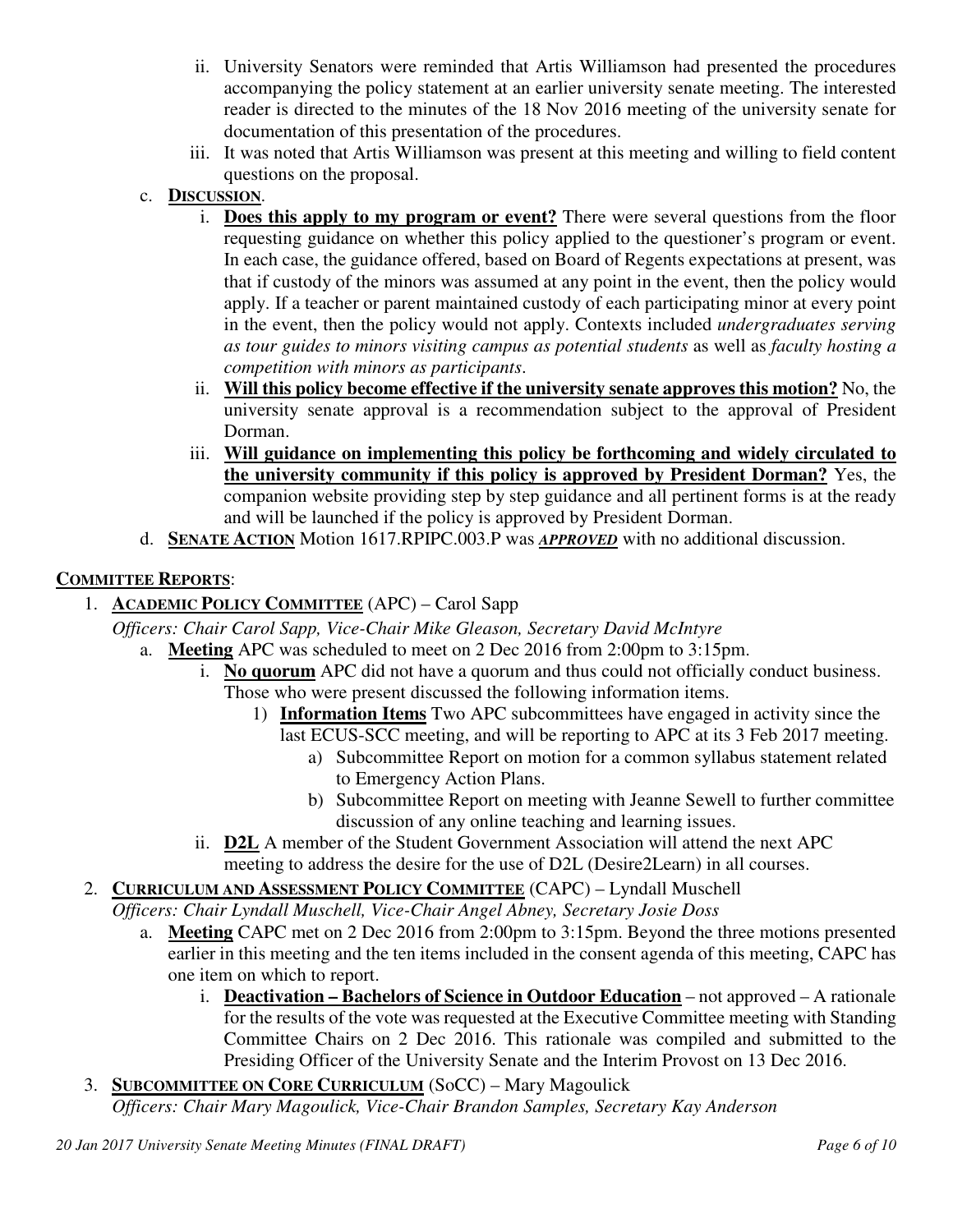a. **Area B Proposals Invited** SoCC encourages anyone wishing to propose Area B sections to submit your proposals as soon as possible, and at least three weeks before registration begins this semester. Please be aware that the routing process has changed slightly, so that now we must receive three signatures before we can review proposals: the Chair's signature, the Dean's signature, and the Associate Provost's signature. All information about our proposal process is on our website: https://intranet.gcsu.edu/socc

## 4. **EXECUTIVE COMMITTEE OF THE UNIVERSITY SENATE** (ECUS) – Chavonda Mills

*Officers: Chair Chavonda Mills, Vice-Chair Nicole DeClouette, Secretary Craig Turner*

- a. **Meeting** ECUS met on 2 Dec 2016 from 2:00pm to 3:15pm. The following topics were discussed.
	- i. **Presiding Officer Report to ECUS**
		- 1) **Concern** ECUS addressed a faculty concern regarding the role of executive administration in advancing proposals under review by standing committees. In the spirit of shared governance, it is recommended that the executive administrators limit their influence in advancing contested proposals.
		- 2) **Bylaws** ECUS will review university senate bylaws and further clarify the charge of each standing committee.
	- ii. **Role of US in Liberal Arts Council** ECUS recommends the university senate representative (presently Susan Steele) on the Liberal Arts Council provide monthly written and oral updates on council business. The university senate representative is encouraged to inform the council of items requiring university senate consideration to ensure university senate involvement throughout decision-making processes.

## iii. **USGFC Rep Term of Service**

- 1) **Two Reps** ECUS agreed the university faculty will have two USGFC reps: the Presiding Officer Elect with a one year term of service and an elected faculty senator representative with a two year term of service.
- 2) **Election Process** The Chair of the Subcommittee on Nominations (SCoN) will facilitate the election and SCoN members will provide recommendations on the election process (e.g., timeline, eligibility, etc.).
- iv. **IFR Procedures** ECUS considered a concern regarding the Individual Faculty Report (IFR) deadline of March 15, which was set when IFR submission was based on the academic year. Concerns were
	- 1) faculty need sufficient notification of a deadline change, and
	- 2) can the deadline be changed without due process and faculty input?

For calendar year 2016 IFR submission, ECUS recommends Interim Provost Spirou consult with Deans Council to propose a deadline, and communicate this deadline to faculty as early as possible. Moving forward, FAPC will review current IFR submission procedures and make recommendations to revise language and deadlines based on the current practice of calendar year IFR submission.

- v. **Policy Updates** ECUS considered a query regarding the process for ensuring existing university policies are in compliance with USG/BoR policy when USG/BoR policies are updated. ECUS noted that the University Compliance/ Policy Officer (presently Sadie Simmons) is the responsible party for ensuring policy compliance and recommends this officer notify the university senate of USG/BoR policy changes. University Senate will present these USG/BoR policy updates as information items as no deliberation is necessary unless it is to contest the policy change.
- 5. **SUBCOMMITEE ON NOMINATIONS** (SCoN) Nicole DeClouette

*Officers: Chair Nicole DeClouette, Secretary Craig Turner, No Vice-Chair position for this committee.*

- a. **Meeting** Recent activity of the ScoN Chair includes the following.
	- i. **Election Oversight**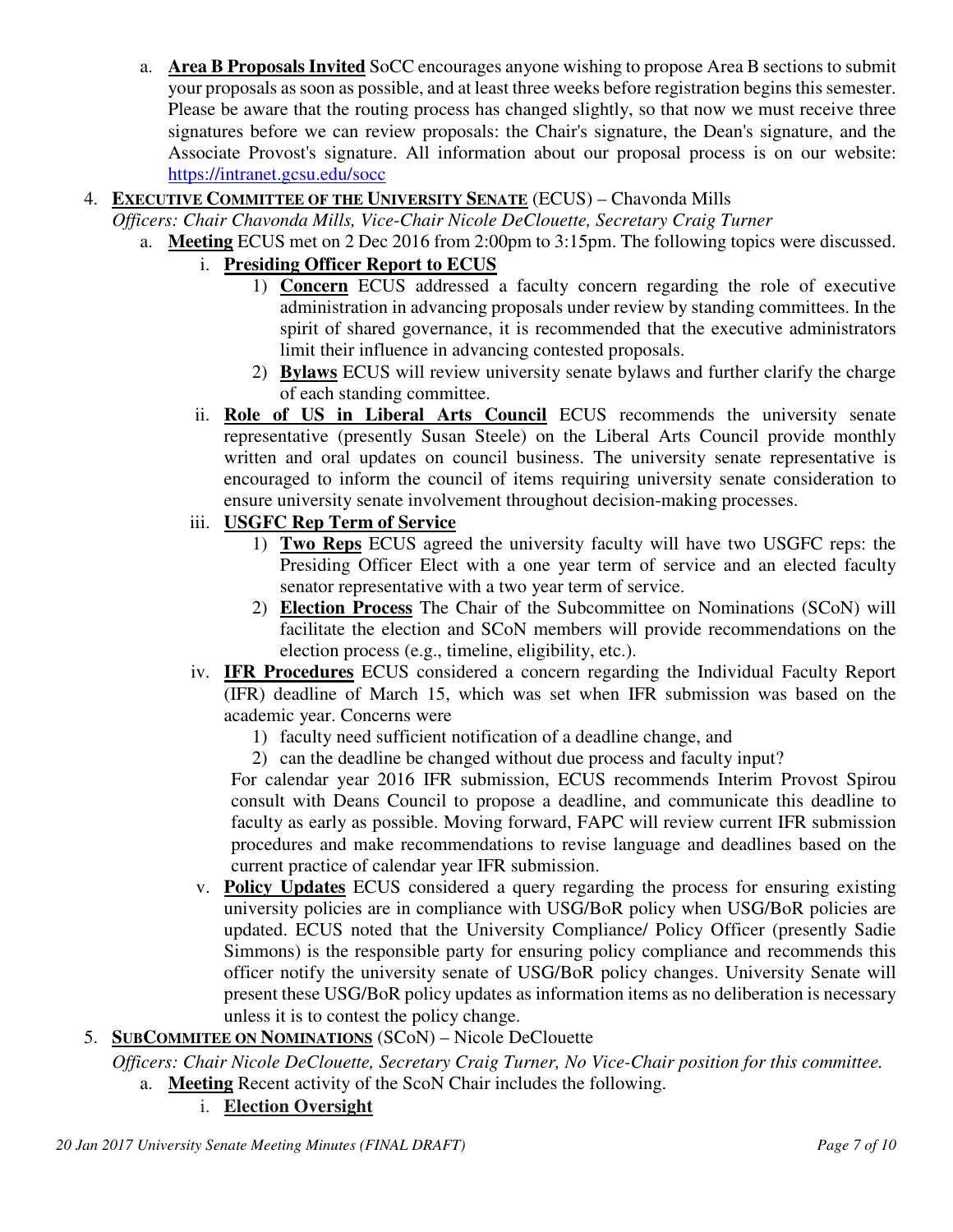- 1) Election procedures were received from all academic units (colleges and the library) except one. They will be posted to the Green Page one received.
- 2) Election results from each academic units (colleges and the library) are due to ECUS no later than February 1.
- 3) The At-large Elected Faculty Senator Election Procedures were approved by ECUS on November 4. That information will be going out to faculty soon:
	- a) Nominations will open January 30 and close February 10.
- 4) I also will be working with the Staff Council Chair regarding the selection of Selected Staff Senators.

## ii. **University Committees and Task Forces with University Senate Representatives**

- 1) David Johnson volunteered to serve as the university senate representative on the Space Utilization Committee.
- iii. **Slate of Nominees Upcoming Replacements Motion**
	- 1) The slate of nominees will be revised and put before the university senate for a vote at the February meeting as we welcome Provost Brown back and as we fill the vacancies left by the departures of Dr. Joe Mocnik and Dr. James Ryan Brown who were each serving as faculty volunteers on FAPC.
	- 2) Dr. Christina Smith and Dr. Kell Carpenter have volunteered to serve on FAPC.

# 6. **FACULTY AFFAIRS POLICY COMMITTEE** (FAPC) – Alex Blazer

*Officers: Chair Alex Blazer, Vice-Chair Tom Toney, Secretary David Johnson*

- a. **Meeting** FAPC met on 2 Dec 2016 from 2:00pm to 3:15pm. The following topics were discussed.
	- **i. Committee Composition** FAPC has reached consensus that its committee composition, as defined in the bylaws, is appropriate.
	- ii. **Peer Teaching Evaluation Models**: FAPC discussed peer teaching evaluation being used for both formative purposes during annual review and pre-tenure review and also summative purposes during tenure, promotion, and five-year review. A question arose regarding this type of evaluation for non-tenure track part-time and full-time lecturers; another question arose regarding professors who teach online only. FAPC also discussed training faculty to be peer teaching evaluators. A preliminary possibility is a two person peer review committee composed of a department member and an outside, trained observer, perhaps from the Center of Teaching  $\&$  Learning (CTL). FAPC is going to talk with Jeanne Sewell for CTL's perspective.
	- iii. **T&P Task Force** The Task Force urges faculty to take the survey that was recently (December 2016) released on FrontPage. Alex Blazer will replace Ryan Brown, who is resigning from the Task Force at the end of the fall 2016 semester, as one of the two FAPC representatives on the Task Force.
	- iv. **Faculty Rights and Responsibilities During Summer** FAPC reminds all members of the university community that important issues that require shared governance should be dealt with during the academic year when possible.
	- v. **T&P Policy and Procedure Irregularities** FAPC would like to remind administrators that copies of recommendations for and against promotion and tenure from department committees, chairs, college committees, deans, etc. should be provided to the candidate. There was also a discussion about candidates being prevented from responding to recommendations "for" promotion and tenure when such a positive recommendation sends mixed messages. The current policy language states that faculty can respond *only if* a recommendation is made *against* tenure or promotion. FAPC members are carefully reviewing the promotion and tenure university policy language for their next meeting.
- 7. **RESOURCES, PLANNING AND INSTITUTIONAL POLICY COMMITTEE** (RPIPC) Jan Hoffmann Clark *Officers: Chair Jan Hoffmann Clark, Vice-Chair Susan C. Allen, Secretary Emily Gomez*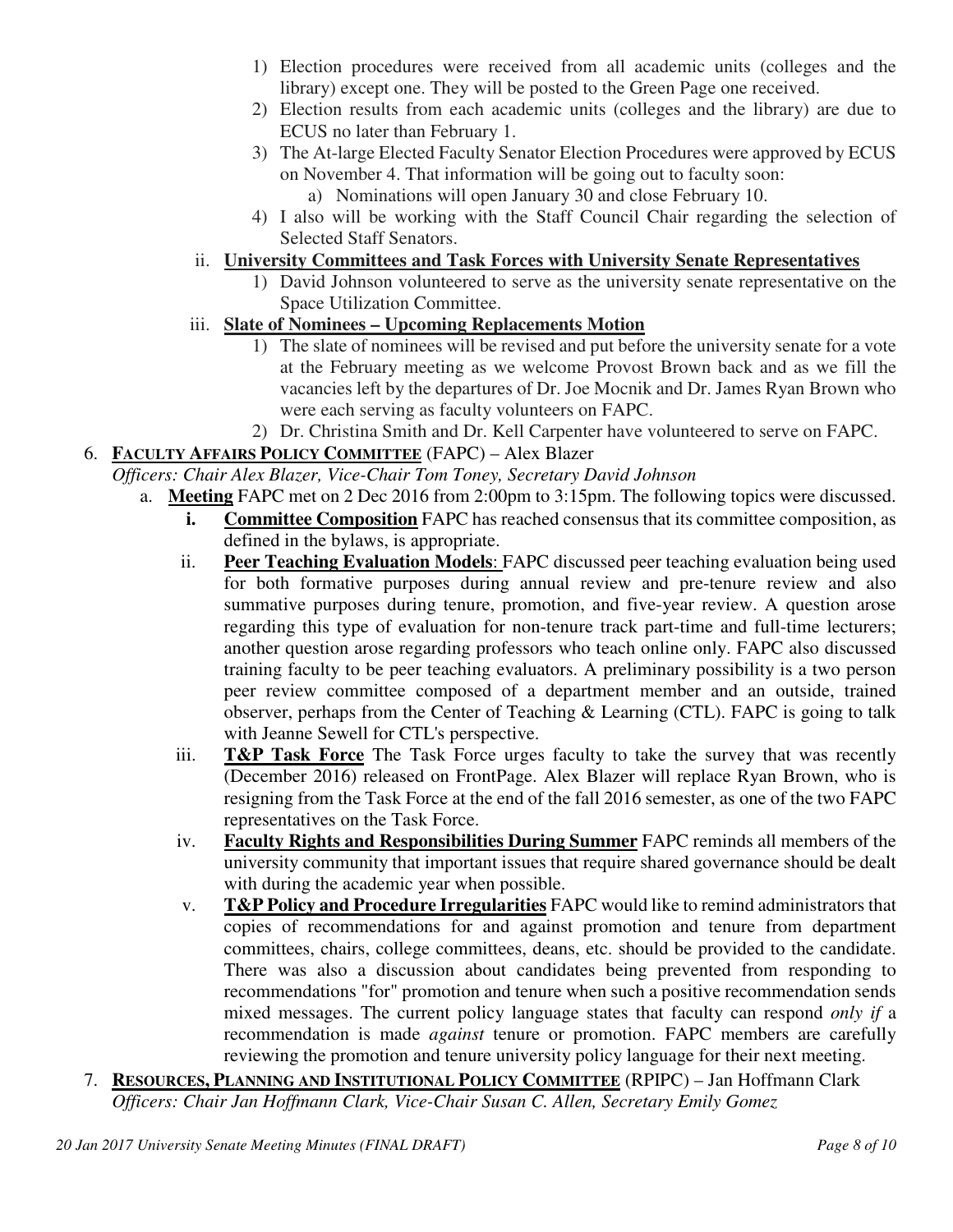- a. **Meeting** RPIPC met on 2 Dec 2016 from 2:00pm to 3:15pm. The following topics were discussed.
	- i. **Programs Serving Minors** The committee members voted to send the following policy motion *1617.RPIPC.003.P University Policy for Programs Serving Minors* to the University Senate for consideration at its 20 Jan 2017 meeting.
	- ii. **Parking** RPIPC is also continuing discussion of a faculty parking allocation policy proposal and working in cooperation with Parking and Transportation Services as well as the Parking and Transportation Advisory Committee (PTAC) to improve GC employee parking accessibility and allocation policies and procedures.
	- iii. **Invitation for Parking Concerns** Jan Hoffmann Clark requested that parking concerns from any member of the university community be emailed to her at  $jan.class@gesu.edu$  to inform ongoing RPIPC deliberation on parking. Parking concerns may also be sent directly Senior Manager of Parking and Transportation Services (John Bowen at john.bowen@gcsu.edu) or directly to the faculty members (Alex Blazer at alex.blazer@gcsu.edu and Tom Toney at tom.toney@gcsu.edu) serving on the Parking and Transportation Advisory Committee (PTAC). University Senators were asked to extend this invitation to their constituencies.
	- iv. **Next Meeting** of the committee is scheduled for 3 Feb 2017 at 2:00pm in A&S 2-51.

# 8. **STUDENT AFFAIRS POLICY COMMITTEE** (SAPC) – Ben McMillan for Heidi Fowler

- *Officers: Chair Heidi Fowler, Vice-Chair Ben McMillan, Secretary Simplice Tchamna-Kouna*
- a. **Meeting** SAPC met on 2 Dec 2016 from 2:00pm to 3:15pm. The following topics were discussed.

# i. **The Honor Code: Inclusion of Discrimination**

1) On behalf of Student Government Association (SGA) Senator, Johnathan Garcia, SAPC was introduced to a draft-version of a non-discrimination statement to (potentially) be included in the Honor Code. A request was made for SAPC to provide feedback. SAPC members recommended that the finalized document be vetted by Legal Counsel before bringing before University Senate (if University Senate is the appropriate audience).

## ii. **GC Permit issued to "hate speech" group**

- 1) According to Campus Safety, a permit may be granted, but is not necessary, for a group or individual if they wish to exercise their freedom of speech on campus (as long as they make the appropriate request/ notification and alert campus organizers of their planned event and remain in the physical location allotted).
- 2) SAPC discussed ways in which we might alert students or better prepare students for moments of "hate speech" when they are presented with them on campus.

## 9. **STUDENT GOVERNMENT ASSOCIATION** (SGA) – Laura Ahrens

*Officers: President Laura Ahrens, Vice President Terrell Davis, Secretary Gabrielle Aladesuyi, Treasurer Charlie Faber* SGA is working on finishing out the 81st Senate session with a productive Spring session.

- a. **Academic Policy and Diversity** We are excited to see the work that our committees complete including efforts in academic policy and diversity efforts with the promotion of *The HUB*  (Honoring, Uniting, Building), the new home of The Cultural Center, Women's Center, and LGBT services*.*
- b. **Early College** We will also continue working with the GCEC SC (Georgia College Early College Student Council) students this semester, mainly through our Civic Engagement Committee.
- c. **State Legislators** To address some upcoming events: I will be attending the Student Advisory Council Day at the Georgia Capitol on January 26<sup>th</sup> with the other Georgia SGA Presidents of public colleges and universities and our Georgia College Day at the Georgia Capitol on February  $21<sup>st</sup>$ .
- d. **SGA Presidential Goals** Personal goals that I have for the second half of my term include
	- i. working more closely with campus Public Safety,